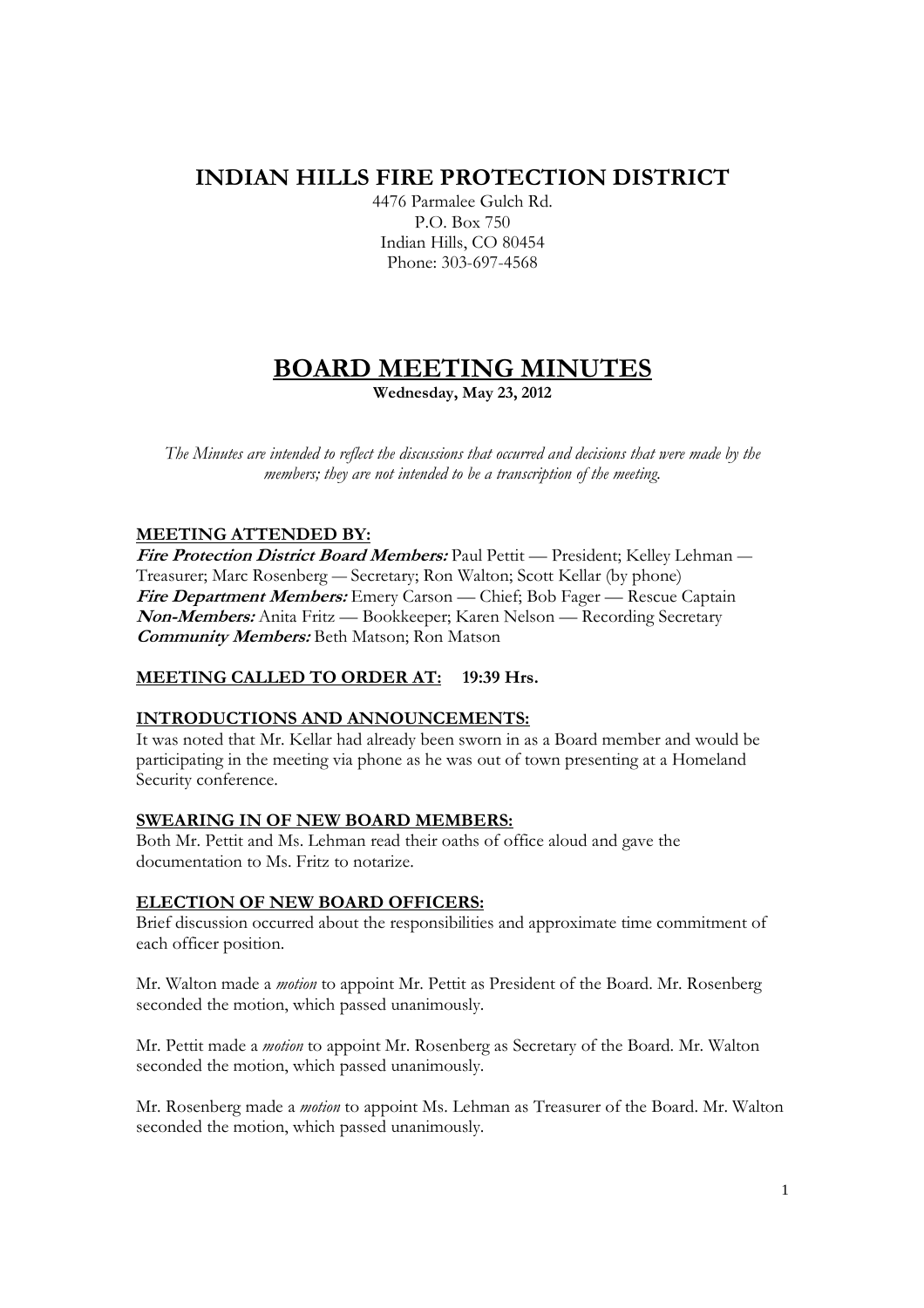#### **MINUTES:**

Mr. Rosenberg made a *motion* to waive the reading of the April Minutes, which was seconded by Mr. Walton and passed unanimously.

Discussion followed and the following change was made. Page 4, fifth paragraph, first sentence to read: "Grant money *of about \$570* would be forthcoming from the SDA for safety equipment, Mr. Rosenberg relayed."

Mr. Rosenberg made a *motion* to accept the April Minutes as amended. Mr. Walton seconded the motion, which passed unanimously.

#### **TREASURER'S REPORT:**

#### **Financial Reports**

Discussion began by noting that the District is significantly over budget in legal expenses for the year. Conversation followed about the high cost of having an election. Mr. Pettit also pointed out that income from ambulance collections is down due in part to low transport volume.

Moving to Checks, Ms. Fritz said that she was holding check #11793 to Biggs Kofford for \$1,185 for the audit exemption because the invoice included an additional \$200 charge that wasn't explained to her satisfaction.

Mr. Kellar drew attention to check #11804 to Grazi Communications for \$8,112.50 for communications system work. Mr. Kellar said that he had questions on several of the charges. It was agreed that he and Mr. Pettit would meet to review the invoice in detail before paying the bill.

Regarding check #11815 to Toussaint, Nemer & Coaty for \$5,178.58, Ms. Fritz explained that she had created extra accounts in order to show the breakdown of expenses: #5710-1 for reviewing the Minutes and handling other routine inquiries, #5710-2 for election expenses, and #5710-3 for property purchase expenses.

Ms. Fritz said that she had an additional check to write: #11816 to Bret Roller for \$3,000 to reimburse him for the Enviro-Assess charges for the Noble property.

Mr. Rosenberg made a *motion* to approve checks #11789-11816, excepting check #11791 and #11793, plus automatic payments, credit card expenses, and bank fees. Mr. Walton seconded the motion, which passed unanimously.

#### **Bank Signers**

Ms. Fritz said that authorized Board member signators needed to be updated for the District's accounts. It was agreed to remove Mr. Roller.

Mr. Walton made a *motion* to have all Board members listed as signators on the District's checking account. Ms. Lehman seconded the motion, which passed unanimously.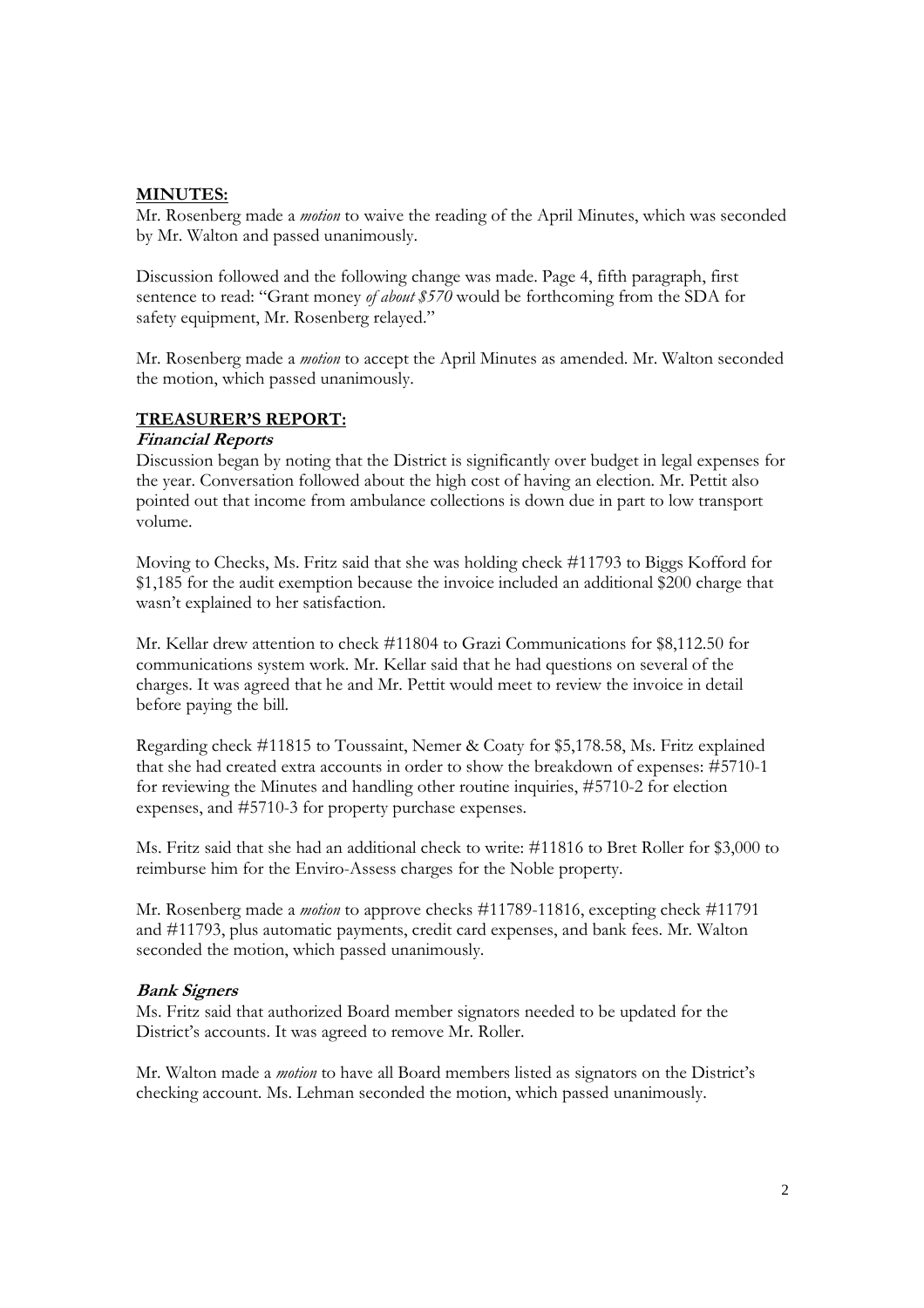Ms. Fritz said that she would bring the necessary paperwork to the next Board meeting and requested that Board members bring their driver's licenses and a credit card.

### **Mt. Lindo Lease**

Ms. Nelson reminded that the Mt. Lindo lease payment was due the following month. It was decided to pay it that evening and keep the annual fee the same (\$375) since there had been no appreciable increase in utilities costs.

#### **Additional Payments**

Mr. Rosenberg proposed that the District pay Mr. Berg money owed for a lease on land behind the current station that had been agreed upon several years ago. It was decided to obtain Mr. Berg's mailing address and pay him \$20 the following month.

#### **DEPARTMENT/OFFICERS' REPORTS:**

**Fire Marshal — Randy Rudloff**  Not present; no report submitted.

#### **Chief's Report** — **Emery Carson**

Mr. Carson distributed a report and various items were discussed. He began by stating that he was still working to update the insurance coverage on the apparatus. Mr. Carson next announced that the County wants to use the station as a polling place for the November election. Potentially using the Community Center was discussed as well as security concerns raised by Mr. Kellar. Mr. Carson said he would look into the issue further.

Discussion turned to the property currently being considered for a substation. Mr. Carson stated that he had been in contact with the owners. Conversation followed about other potential properties, including land owned by the Community Center. He also shared that a Chief's meeting would be held the following evening for Department Chiefs along Hwy. 285.

Mr. Carson next expressed interest in acquiring a Ford Expedition at a cost of \$4,000 from the County if one comes available. In additional news, the District's census form had been completed and submitted, Mr. Carson said. He then turned conversation to Evergreen's new fire chief. An internal candidate had recently been hired for the position.

Finally, Mr. Carson said that the Department needed Board approval to operate a beer garden on the property during the Fourth of July festivities. Extensive conversation followed about the liabilities as well as who would run the booth and what hours it would operate. Mr. Carson concluded his report with the number of calls for the month, which totaled eight.

As an aside, Mr. Carson said that there would be a new door code for the station and mentioned that he had put in a lot of hours over the past few weeks.

#### **Fire Captain — Marc Rosenberg**

Mr. Rosenberg relayed that the new ambulance had broken down that day in Utah en route to Indian Hills. Discussion followed about the mechanical problem that had occurred and how the ambulance could be transported the remainder of the distance.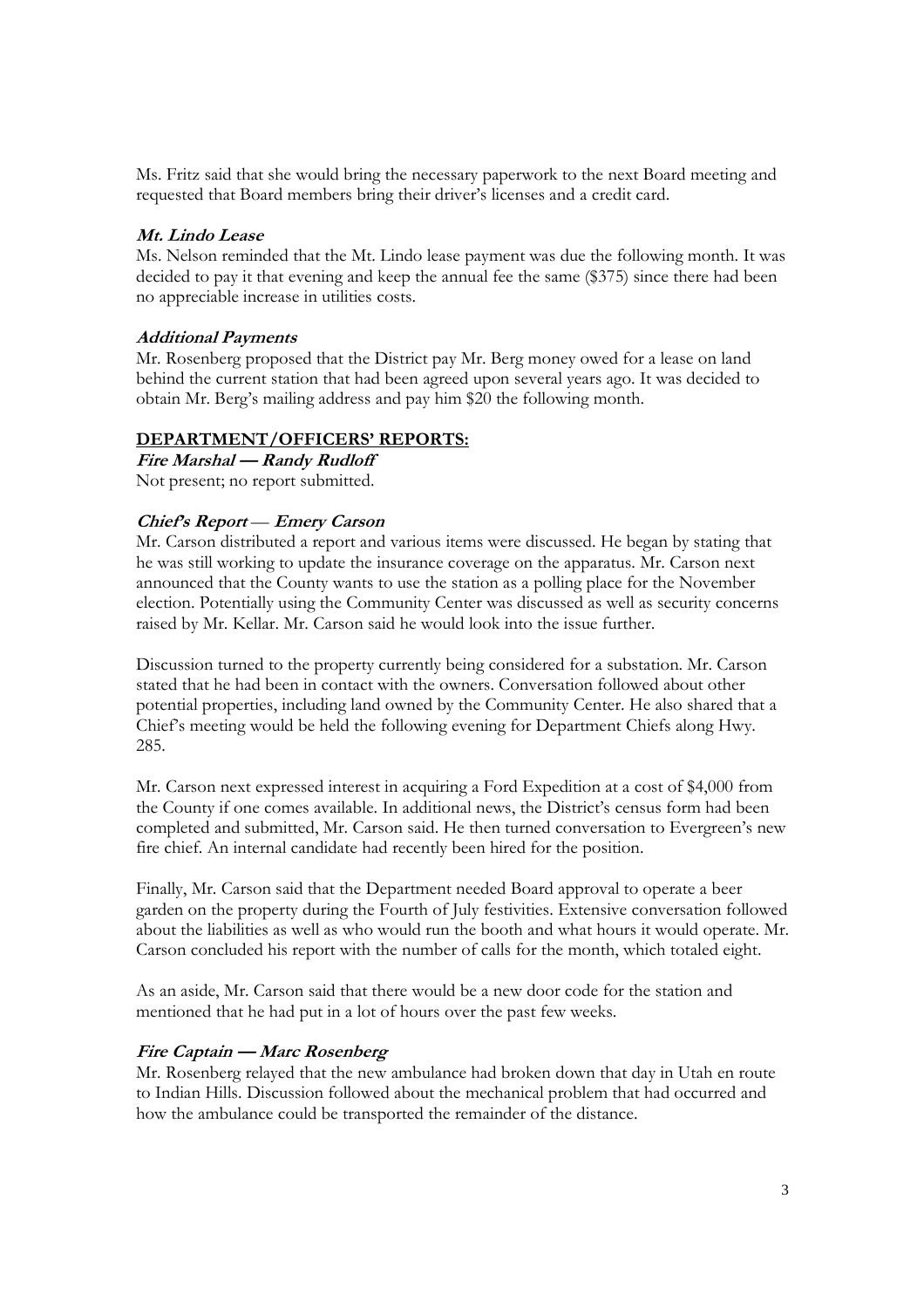A new gas detector had been purchased for use by the Department, Mr. Rosenberg shared. Training in its use had occurred. Mr. Rosenberg then explained the device's calibration requirements. In further news on equipment, Mr. Rosenberg said that 75% of the Department's fire extinguishers had been inspected by Evergreen Fire/Rescue at no cost to the District. Two needed to be replaced at a cost of \$265.

Discussion moved to training issues. Mr. Rosenberg said that 80% of the Department's firefighters had received their Red Cards, and all had taken the refresher course. Mr. Rosenberg concluded by giving an apparatus update, including news on brake problems that had been fixed on apparatus 341 and new lights that had been installed on apparatus 357.

#### **Rescue Captain — Bob Fager**

Mr. Fager said that members were scheduled to help move gear into the new ambulance once it arrived. Fleet lettering would be needed, he added. Mr. Fager also added that the County ambulance inspections would occur later in the month. He reminded that there had been problems in the past. Discussion followed on the process for getting the ambulance inspections done.

Conversation turned to how the ambulances would be used once the new one arrived. If a decision is made to rotate use between the two, Mr. Fager said that he'd like to see the purchase of additional drugs and another computer. Options for selling apparatus 384 were discussed next, including selling it to the Civil Air Patrol as well as to Mr. Fuller in exchange for free or reduced class prices for members.

## **OLD BUSINESS:**

#### **Property Update**

Mr. Matson opened conversation by asking if a feasibility study had been done on both the Noble and Aztec properties before the District had made a purchase decision. Lengthy discussion followed whereby Mr. Rosenberg explained the drawbacks of the Aztec property as well as the plan to raze the current station and construct a new building. Conversation ensued regarding various ideas for use of the Noble property.

Ms. Lehman suggested that a master plan was needed. A decision was made to form a building committee comprising Mr. Carson, Mr. Kellar, Mr. Rosenberg, and community member Mr. Matson to move forward with creating a site plan and addressing zoning issues for the Noble property as well as researching possibilities for the substation land.

Regarding the Noble property, Mr. Rosenberg explained why the District had gone with a ten-year lease since Special Districts can't legally incur debt and expressed gratitude for Ms. Nemer's help in the process. Mr. Rosenberg provided payment plan details.

As an aside, Mr. Carson stated that he believed that the District would have an upcoming ballot issue in November regarding the mill levy. It was decided that the Board would ask Ms. Nemer to verify if that was correct.

#### **Communications System**

Mr. Rosenberg shared that a bid had been received from Pericle to do a system analysis at a cost of more than \$11,000. Both he and Mr. Walton advised completing the site build at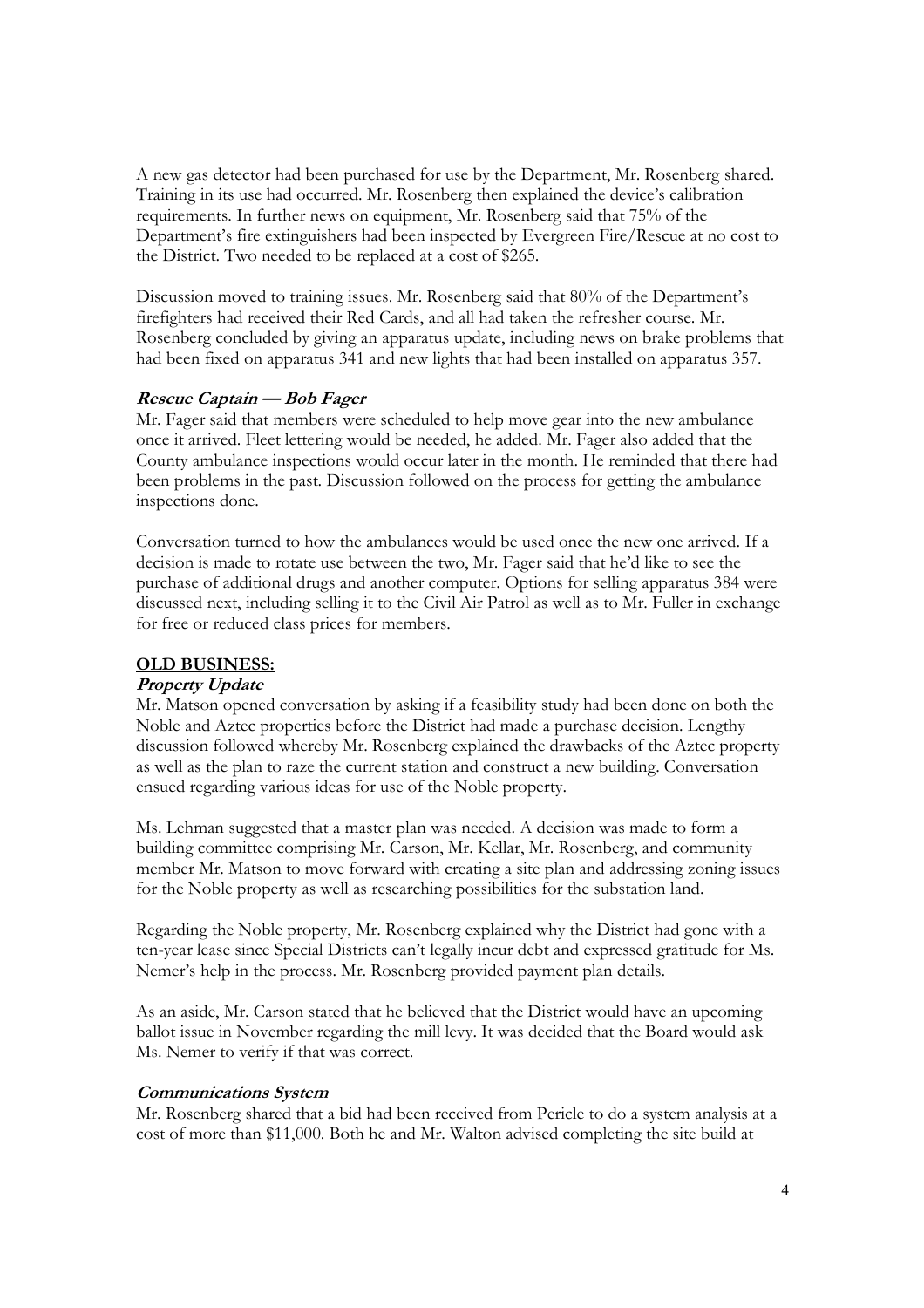Smokey Hill at the present time rather than engaging Pericle's services. Mr. Pettit shared technical updates from the previous month, including news that one frequency had been dropped so the District would end up with one repeater pair and eight tactical channels. He advised getting the Smokey Hill site live and reprogramming the radios.

Mr. Kellar expressed concerns about moving forward if there were already problems with coverage. Lengthy discussion followed about the initial system design and how the project had been derailed along the way. Mr. Kellar advised reviewing the system design and operational tests that had been done in the past at the June Board meeting.

#### **NEW BUSINESS:**

#### **Minutes**

Per Ms. Nemer's advice, Mr. Walton and Mr. Rosenberg requested that the Minutes be written at a higher level and include less detail. Ms. Nelson said that she could oblige.

## **Board By-Laws**

It was decided to table discussion until the following month to give all Board members time to review the proposed document.

## **Employee Handbook**

Mr. Rosenberg stated that Mr. Schoenbein's draft was good. He advised forwarding the draft to all Department and Board members for review and feedback.

## **Organizational Structure**

Mr. Rosenberg acknowledged that Mr. Carson had been putting in a lot of hours as Chief. Mr. Rosenberg advised keeping Mr. Carson as a volunteer chief and compensating him for his administrative work. Discussion followed concerning how that decision might affect his pension plan. Additional concerns were raised, including the requirement to have AD&D insurance. It was decided that more research was needed on the feasibility and legality of the transition.

Additional conversation occurred about whether a job description was in place and still valid for the Chief position and the potential appointment of an assistant chief. Mr. Pettit interjected that such conversation all relates to the by-laws that still need to be approved. Further discussion followed about requirements for various officer positions and whether there is a conflict of interest to have Department members serve on the Board.

## **Community Evacuation Plan**

Mr. Matson expressed concern that Indian Hills had no community evacuation plan in place and asked about developing one. Discussion followed about the Jefferson County Sheriff Department's role in providing buses for children at Geneva Glen as well as transport for horses should evacuation be necessary. Additional discussion followed about community mitigation efforts as well as support that could be provided if community members want to put together an evacuation plan for their specific neighborhood.

## **Board Position on School Busing Issue**

Mr. Carson shared that he had received a letter from a community member asking the District to take a position on a school busing issue. After discussion, Board members